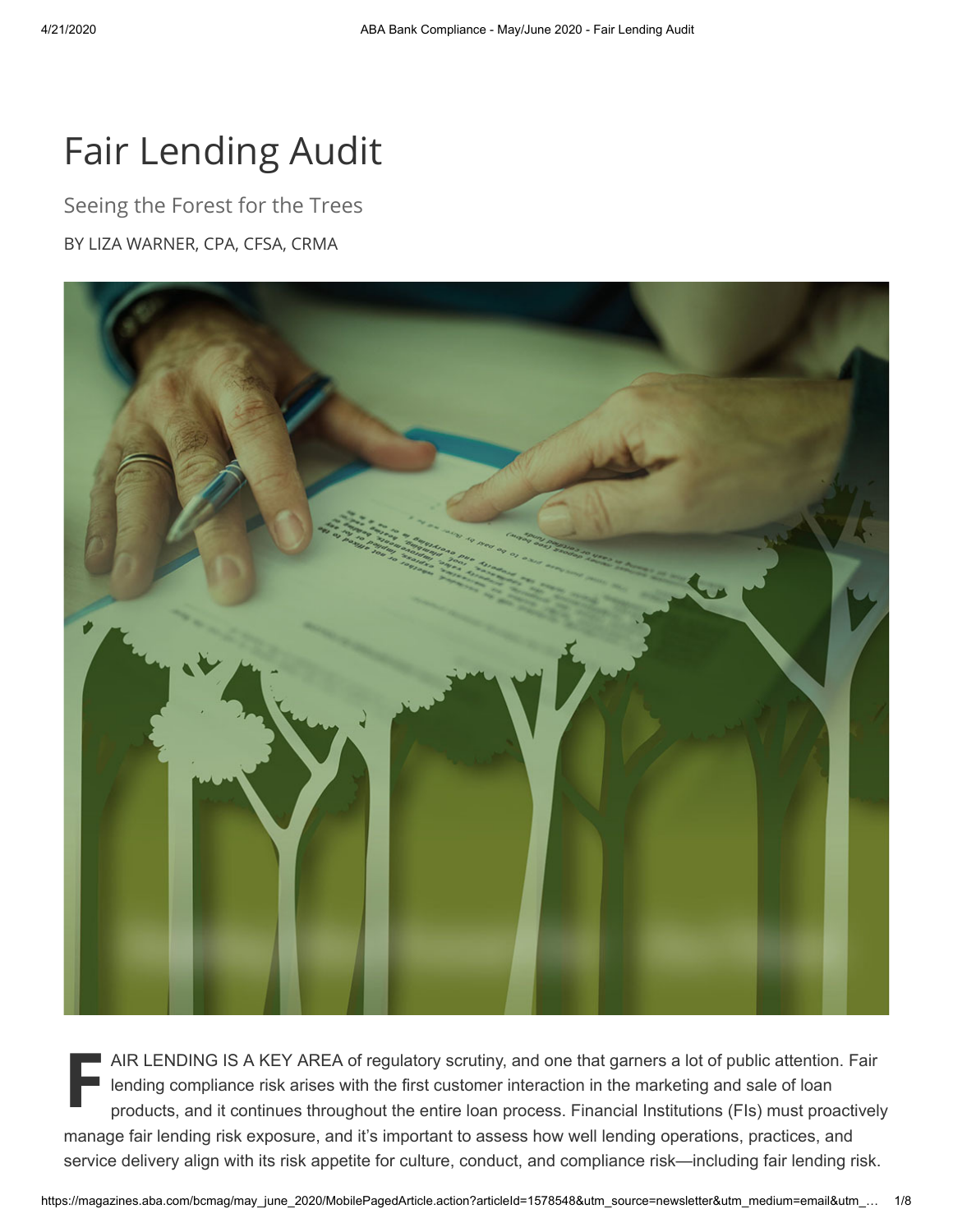#### 4/21/2020 ABA Bank Compliance - May/June 2020 - Fair Lending Audit

Embedding fair lending principles into day-to-day activities is necessary for a strong compliance culture, and monitoring the bank's conduct or how it shows commitment, will help uphold that culture.

For banks large and small, fair lending risk management proves challenging because the requirements and principles touch all aspects of the lending process and require attention not to just the trees—the technical regulatory details, processes, systems, and data, but to the forest—the attitudes, behaviors, and actions of its employees. How does everything work together to ensure the customer outcome and experience is fair? Fair lending risk is not always evident in a loan file or an audit checklist. One of the best ways to gain a clear and objective understanding of your fair lending compliance risk is through a fair lending audit. The fair lending audit process must focus beyond the technicalities, and internal audit must see the forest for the trees.

### **Assessment of the Fair Lending Compliance Management System**

The three lines of defense—business, compliance risk management, and internal audit—all play key roles in the governance process. The fair lending culture must be inherent in the business lines and support functions (first line). The compliance department (second line) administers the fair lending program and advises the first line. Internal audit (third line) provides the independent, objective assessment of whether the fair lending compliance management system and risk culture is operating as management, the Board of Directors, and regulators expect.

Providing an independent, objective and holistic assessment of the fair lending compliance management system sounds easier than it is. Fair lending expertise within the industry and within internal audit functions continues to evolve. An internal audit of fair lending is more than what some see as the traditional verification of adequate segregation of duties, existence of dual controls, or tests of compliance with technical regulatory components. To stay true to its mandate, internal audit must consider the full fair lending compliance management system. Internal audit should provide assurance of whether the bank is accomplishing its objectives of effective fair lending risk management by assessing technical compliance and identification of the risk of overt and comparative disparate treatment, and potential disparate impact. The audit should include evaluation of the fair lending risk assessment; processes for identification and mitigation of marketing, credit, pricing, and third-party vendor risk; lending policies and procedures; fair lending training; fair lending monitoring and testing activities; complaint management; and board of directors and management oversight.

Internal audit is defined by the Institute of Internal Auditors as, "an independent, objective assurance and consulting activity designed to add value and improve an organization's operation. It helps an organization accomplish its objectives by bringing a systematic, disciplined approach to evaluate and improve the effectiveness of risk management, control, and governance processes."

Assessment of loan level compliance with the Equal Credit Opportunity (ECOA), Fair Housing (FHA), Home Mortgage Disclosure Acts (HMDA), and the Community Reinvestment Act (CRA) is defined within the three lines of defense at most FIs. The technical elements are usually straight forward and performance can be readily assessed against a specific regulatory requirement. Determining whether loan products and services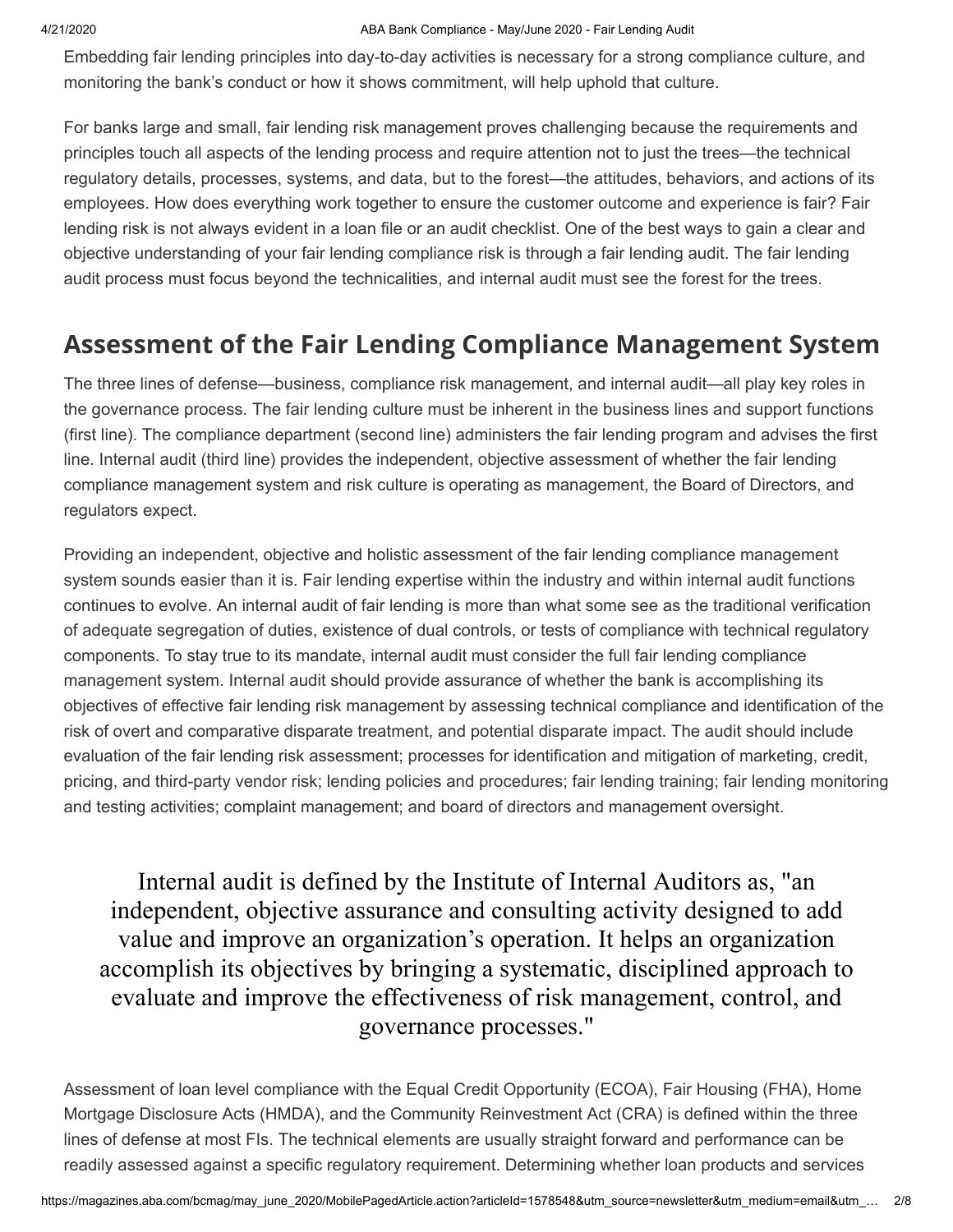are sold, granted, and serviced fairly, and that no protected class under ECOA and the FHA is discriminated against, however, is more complicated.

In a bank with a mature fair lending compliance management system, the distribution of responsibilities is clearly delineated between the three lines of defense. The first line is responsible for day-to-day compliance, culture, and conduct. The second line is advising, monitoring, and conducting self-tests including statistical and regression analysis, as appropriate. And, the third line is focused on independent assessment of the entire program. Many banks are still evolving the fair lending compliance management system and the three lines are not as distinct, and at times are downright blurred. Internal audit functions at some banks, for example, may take on monitoring and testing activities that typically fall within the purview of the compliance department. In part, this is because finding and hiring personnel with the requisite fair lending expertise is difficult, especially for smaller banks where resources are limited, and the pool of potential candidates is small. As a result, banks are sometimes forced to learn and evolve as they go or seek assistance from consulting firms and law firms.

### **Understanding the Requirements**

Today, there are many fair lending educational options offered through the American Bankers Association, other industry trade associations, and law firms. The Interagency Fair Lending Examination Procedures (Interagency Procedures), set forth by the Federal Financial Institutions Examination Council, are also a good starting point. They provide the expectations related to managing, measuring, and addressing fair lending risk and are a good reference for making sure internal audit coverage meets key stakeholder and regulatory expectations. Starting with definitions, ECOA makes it unlawful for "any creditor to discriminate against any applicant with respect to any aspect of a credit transaction: (1) on the basis of race, color, religion, national origin, sex or marital status, or age (provided the applicant has the capacity to contract); (2) because all or part of the applicant's income derives from any public assistance program; or (3) because the applicant has in good faith exercised any right under the Consumer Credit Protection Act." Similarly, the FHA prohibits discrimination in all aspects of residential real-estate related transactions based on race, color, national origin, religion, sex, familial status (defined as children under the age of 18 living with a parent or legal custodian, pregnant women, and people securing customer of children under 18) and handicap.

# **Fair Lending Internal Audit Program**

The internal audit program should examine how the bank proves that it has not engaged, knowingly or unknowingly, in disparate treatment of protected consumers or that policies and practices do not result in disparate impact based on the prohibited bases outlined above. A comprehensive understanding of the bank's products, services, and operations should prompt specific areas for review. The list below is not a complete fair lending audit program. Beyond the traditional technical compliance requirements of ECOA, consider the following questions.

### **▪ Fair lending program, policies and procedures:**

Is the fair lending program documented and does it address scope, responsibilities, reporting, and corrective action requirements?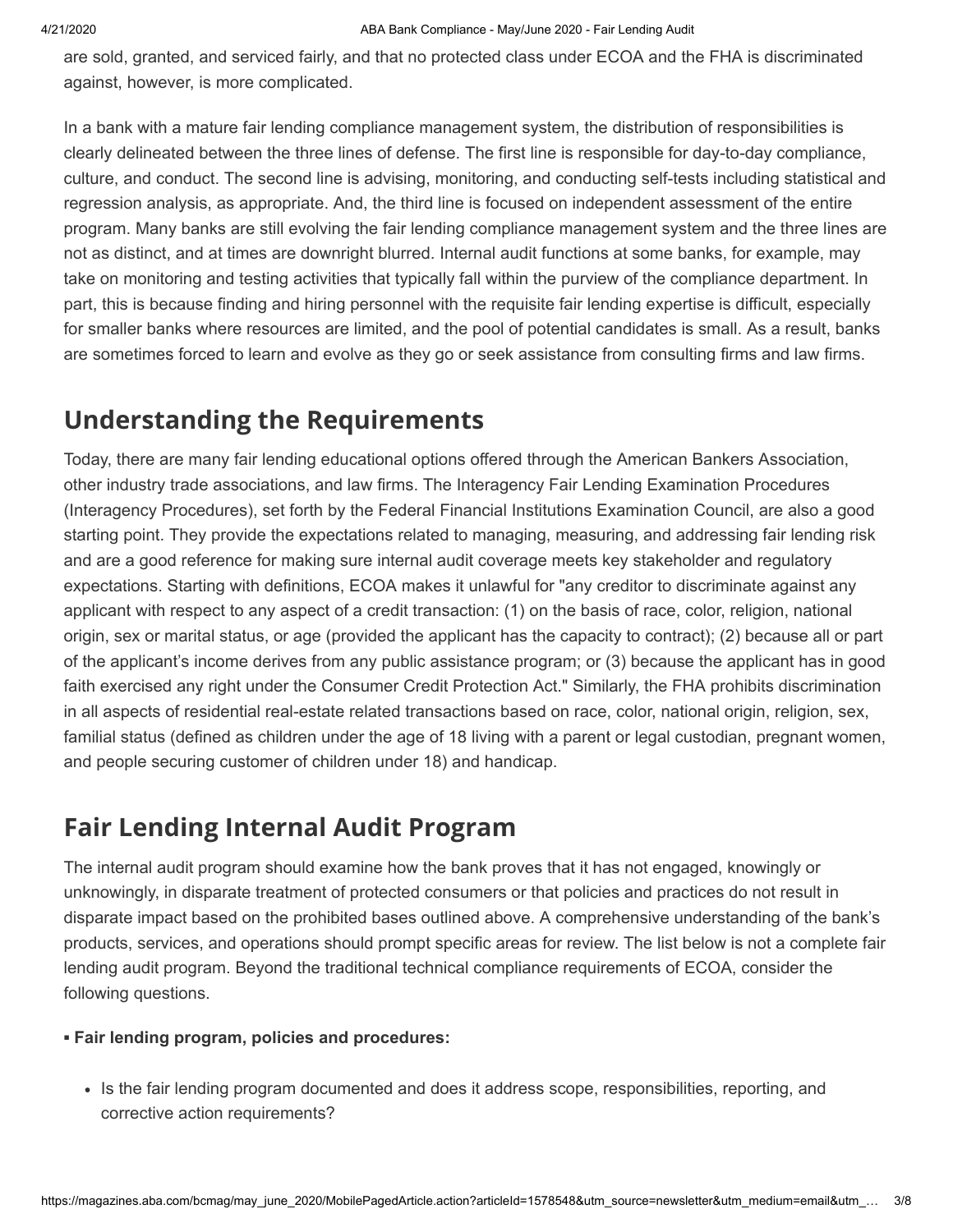- Are procedures sufficiently detailed and designed to ensure consistent outcomes and prevent discrimination on a prohibited basis?
- Are policies and procedures communicated and readily available to applicable personnel?

#### **▪ Fair lending risk assessment:**

- Does the risk assessment align with the discrimination risk factors outlined in the Interagency Procedures?
- Does it include all lending products and services—mortgage, consumer, small business, and commercial?
- Does it include the lending cycle: marketing, pre-application, application, underwriting, pricing, closing, and servicing?
- Does it include a high-level analysis of data to help identify areas of risk?
- Does it consider the bank's assessment areas and other geographies where applications are taken, and loans originated?

#### **▪ Marketing & advertising**

- Does the marketing policy address fair lending risks?
- Are marketing materials, including for new products, reviewed for prohibited basis factors or implied prohibited basis?
- Do product offerings vary by geographic area or delivery channel (inperson, online, etc.)? If so, how is management assured that variances do not negatively impact borrowers on a prohibited basis?
- Are media selections reviewed to ensure campaigns reach all areas of the target communities?
- Are pre-screened solicitations reviewed by compliance and legal to ensure prohibited basis factors are not considered?
- Are validations performed on marketing models to ensure criteria used do not present fair lending risk?
- Is website content and presentation reviewed prior to going live?
- Are marketing materials provided in a language other than English? If so, is subsequent documentation provided in the same foreign language?
- Is a social media policy in place addressing acceptable use and required content approval? Are sites monitored for potential discriminatory issues?

#### **▪ Credit/Underwriting:**

- Do lending procedures provide the appropriate level of guidance to ensure consistent treatment and levels of assistance for all customers?
- Are special purpose credit programs (affordable housing, down payment assistance, etc.) reviewed to ensure fair lending risks are identified?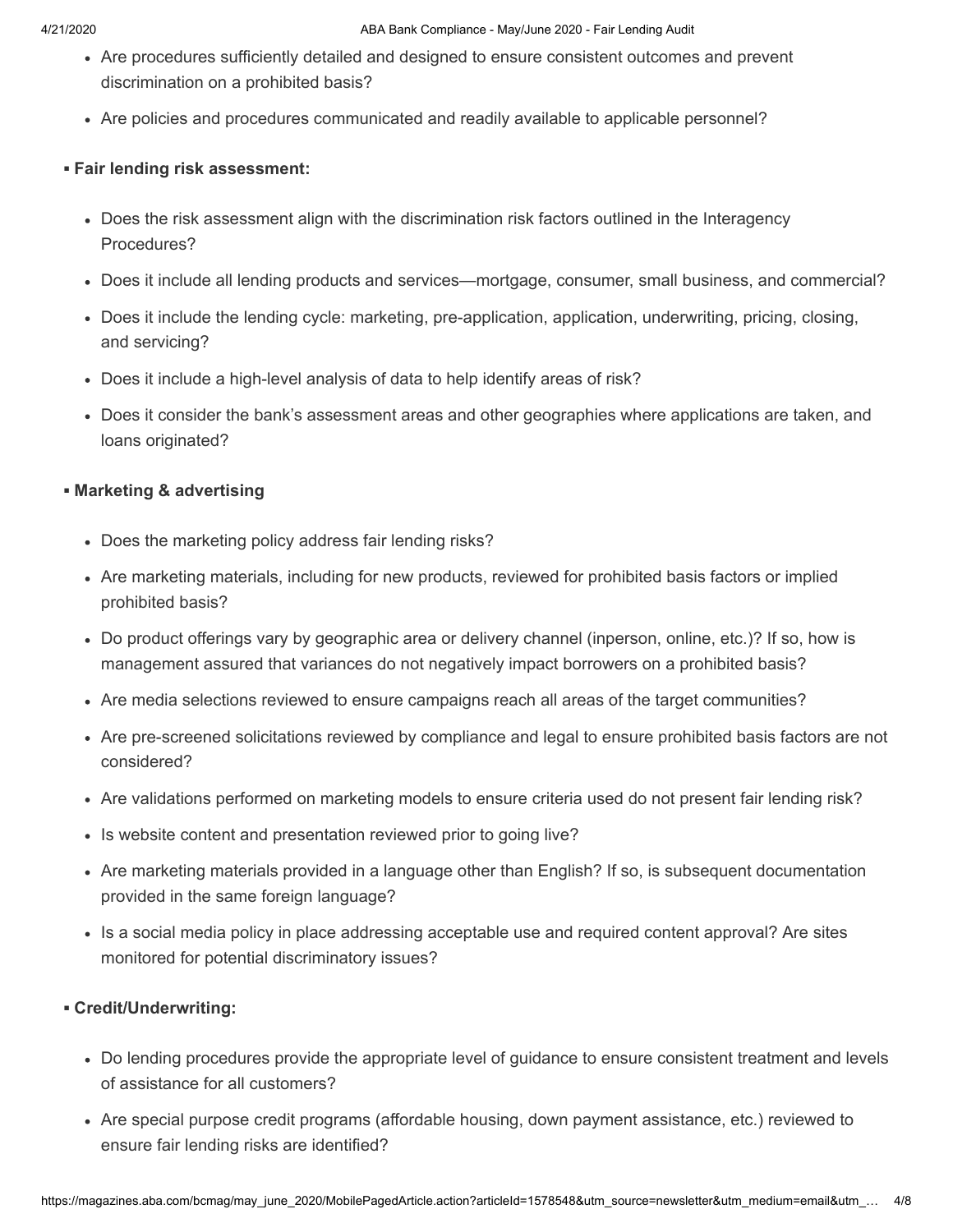- Are underwriting decisions based on specific, objective, and defined criteria and are they consistently documented, including any exceptions?
- Is the bank using alternative data and/or artificial intelligence in the underwriting process? Are outcomes assessed for potential unfair treatment of protected borrowers?
- Is validation of credit models performed and does the validation address fair lending?
- How are exceptions to underwriting criteria handled? Does a formal exception policy exist outlining when an exception can be granted, compensating factors, and approvals required?
- If working with third parties including appraisers, lead aggregators, or third-party originators (brokers and correspondent lenders), is monitoring performed to assess fair lending risk?

#### **▪ Pricing**

- Does the pricing policy address terms, conditions, frequency of changes, approval and communication of changes, responsibilities for loan pricing (centralized pricing desk), etc.?
- Does loan pricing vary based on geography or delivery channel? Is there a business justification for the difference?
- Are brokers and other third-party originators monitored for pricing discretion and exceptions?
- Is there a policy for pricing exceptions? Are exceptions and the reason for the exceptions tracked and analyzed to determine if borrowers are treated differently on a prohibited basis?
- Have limits on exceptions been set? Are limits reasonable? At what point do the number of exceptions call for a change in policy?
- Are any employees or third parties compensated based on a component of pricing (rate, term, etc.)? If so, this could present a risk of steering applicants to particular loan products.

### **▪ Servicing & Collections:**

- Are procedures detailed and clear related to prompt crediting of payments, escrow requirements, payoffs, collateral releases, private mortgage insurance requirements, credit line increases, payment programs, etc.?
- Are practices consistent and objective around loss mitigation efforts, bankruptcy, and foreclosure?

### **▪ Management of lending-related third parties/vendors:**

- Is compliance with fair lending laws, regulations, policies, and procedures incorporated into third-party contracts?
- Is the third party required to conduct fair lending training for their employees?
- Are periodic audits performed of the third party to ensure compliance with fair lending requirements?
- Are complaints related to the third-party services reviewed for trends and potential fair lending issues?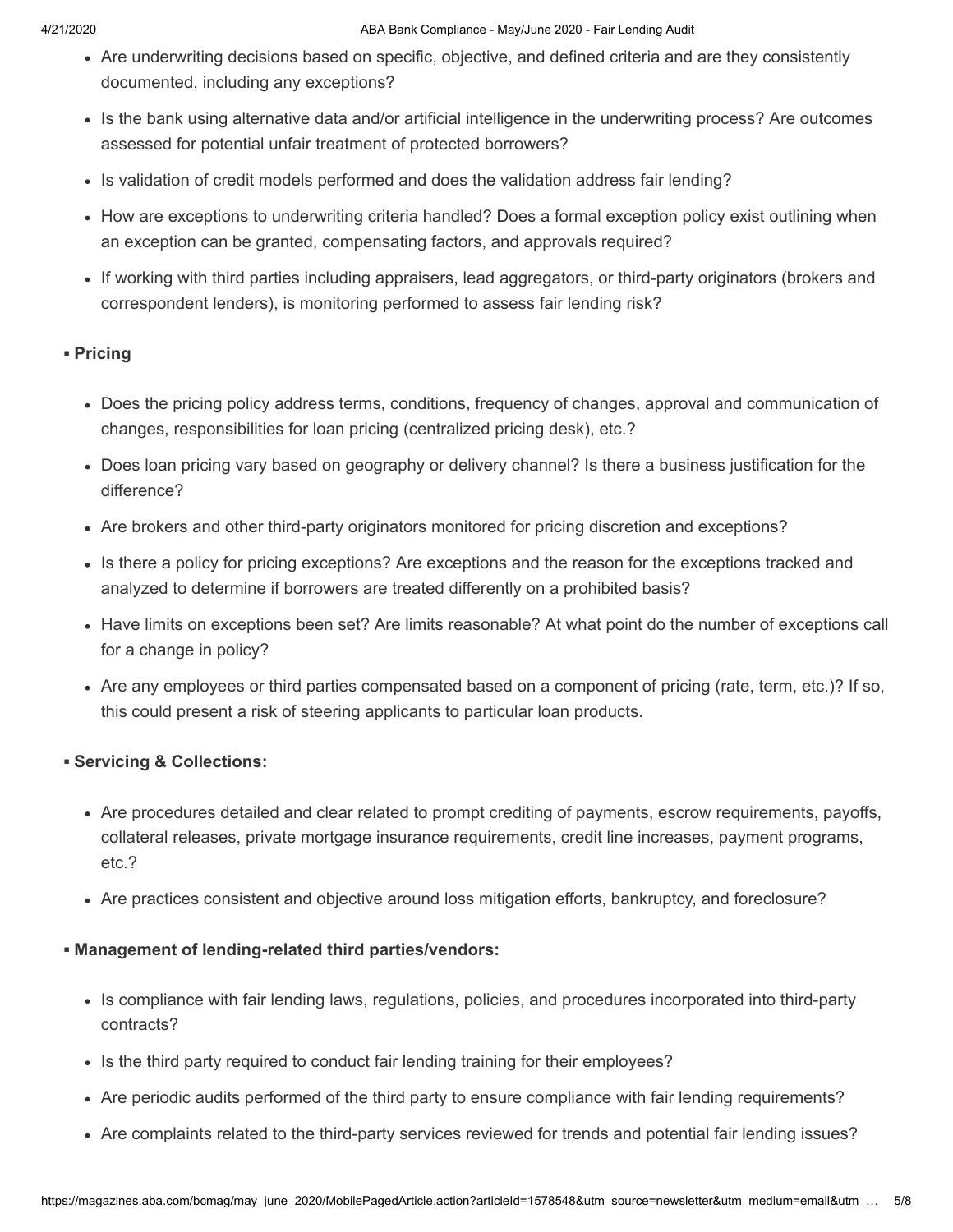Are compensation arrangements reviewed to ensure they do not create unintended incentives that could result in fair lending issues?

#### **▪ Fair lending training:**

- Does fair lending training cover fair lending laws and regulations and specific applicability to job responsibilities?
- Are all employees involved in the lending process in the first, second, and third lines of defense, starting with the receptionist to the internal auditors, to senior management and the Board of Directors, required to take annual fair lending training? How are exceptions handled?
- Are new employees trained within a reasonable period of their start date (typically 30 days)?
- Are training records and results of required tests kept supporting the training program?

### **▪ Complaint management:**

- Does the bank have a formal complaint policy? Does it address complaints received by the bank directly, through its third-party partners, and through regulatory agencies?
- Are complaints risk-ranked and are discrimination complaints rated as high risk?
- Is root cause analysis of complaints performed to determine whether policies, procedures, or practices need enhancement?
- How are complaints alleging discrimination identified and addressed? Are they escalated to compliance and legal departments?
- Are complaints, including those alleging discrimination, reported to the Board of Directors?
- Board of Directors and management oversight:
	- Are periodic reports made to the management and the board of directors on fair lending issues?
	- Has the board received enough information to exercise their oversight responsibilities and do they understand the level of fair lending risk in the bank's products, services, and business lines?
	- Is the report and discussion sufficiently documented in the meeting minutes?
- Fair lending monitoring and testing activities:
	- Has a formal monitoring process been established? Is it executed on schedule? Does the scope include all lending products?
	- Are exceptions/overrides monitored for reasonableness and potential unequal outcomes?
	- Are issues and corrective action plans tracked to completion?
	- Are monitoring results reported to management and Board of Directors?
	- Is self-testing performed to identify potential areas of disparate treatment and impact?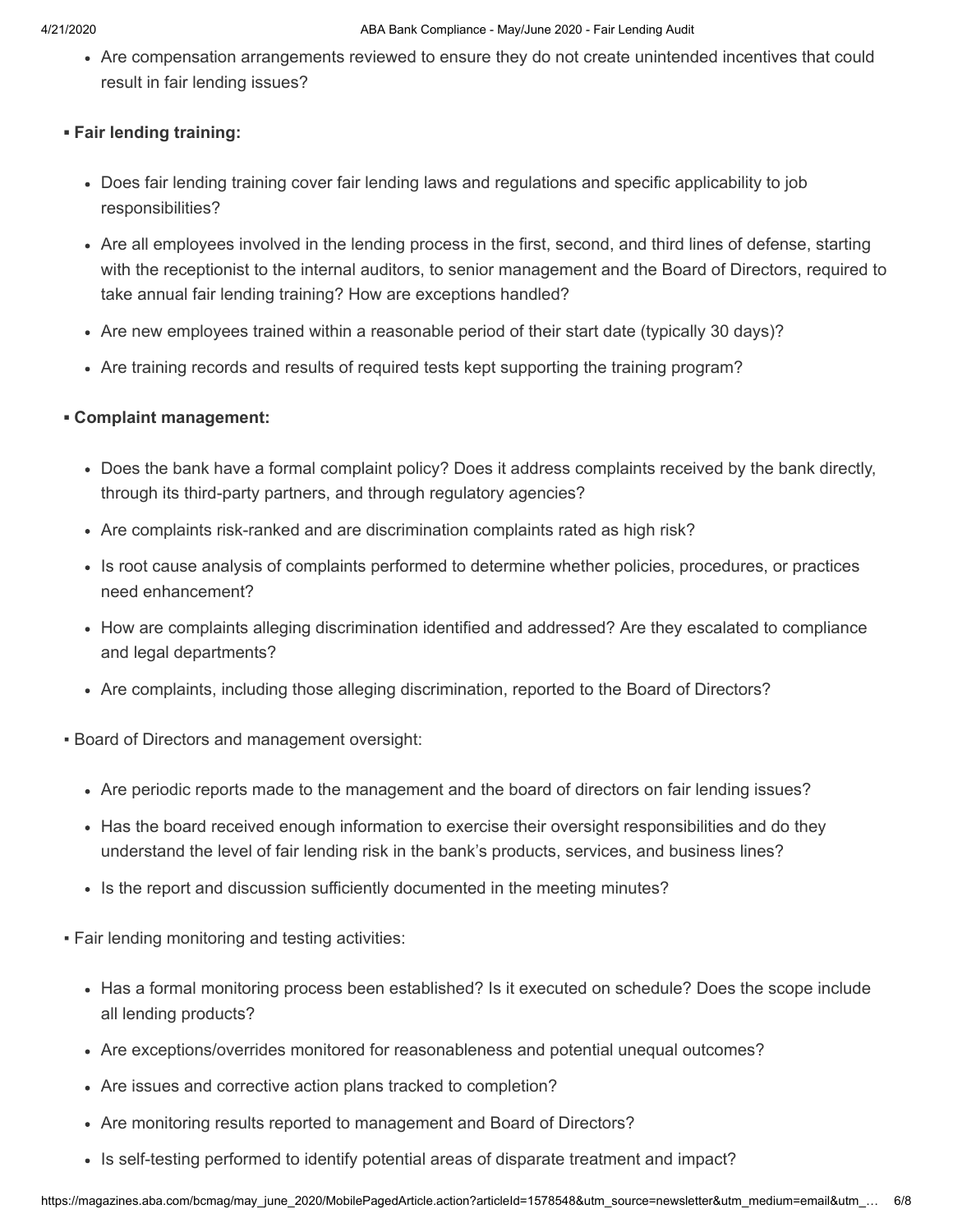**The Interagency Fair Lending Examination Procedures outline discrimination methods under the ECOA and FHA.**

**▪ Overt Evidence of Disparate Treatment—**when a lender openly discriminates on a prohibited basis.

**▪ Comparative Evidence of Disparate Treatment—**when a lender treats a credit applicant differently based on one of the prohibited bases. It does not require any showing that the treatment was motivated by prejudice or a conscious intention to discriminate against a person beyond the difference in treatment itself.

**▪ Redlining—**a form of illegal disparate treatment where a lender provides unequal access to credit because of the prohibited characteristic(s) of the residents of the area where the credit applicant resides or will reside, or where the mortgage property is located.

**▪ Steering—**guiding applicants toward a specific product or feature based on a prohibited basis rather than on an applicant's needs or other legitimate factors, regardless of financial outcome.

**▪ Evidence of Disparate Impact—**when a lender applies a racially or otherwise neutral policy or practice equally to all credit applicants, but the policy or practice disproportionately excludes or burdens certain persons on a prohibited basis.

The internal audit program should examine how the bank proves that it has not engaged, knowingly or unknowingly, in disparate treatment of protected consumers or that policies and practices do not result in disparate impact based on the prohibited bases outlined above. A comprehensive understanding of the bank's products, services,

# **Self-testing**

To fully understand fair lending performance a bank needs to analyze its data. Responsibility for this analysis, or self-testing, varies by bank and depends on where the available resources and expertise lie within the bank. In many cases, the compliance department (second line) takes the lead. There are also banks, both large and small, where internal audit (third line) performs or oversees the self-testing. While no requirements preclude internal audit from taking charge of self-testing, if they do, the bank should consider the consequences. It loses the effective challenge that internal audit provides, and it will operate with one less line of defense. Internal audit's independence and objectivity would be compromised because they will be involved with the business lines and compliance functions in administering the fair lending program. Additionally, regulators and other key stakeholders are privy to internal audit's reports. The bank should consider how it wants to manage self-test results. The Commentary to ECOA's implementing regulation (Regulation B, Section 1002.1–Incentives for Self-Testing and Self-Correction), provides guidance on this matter.